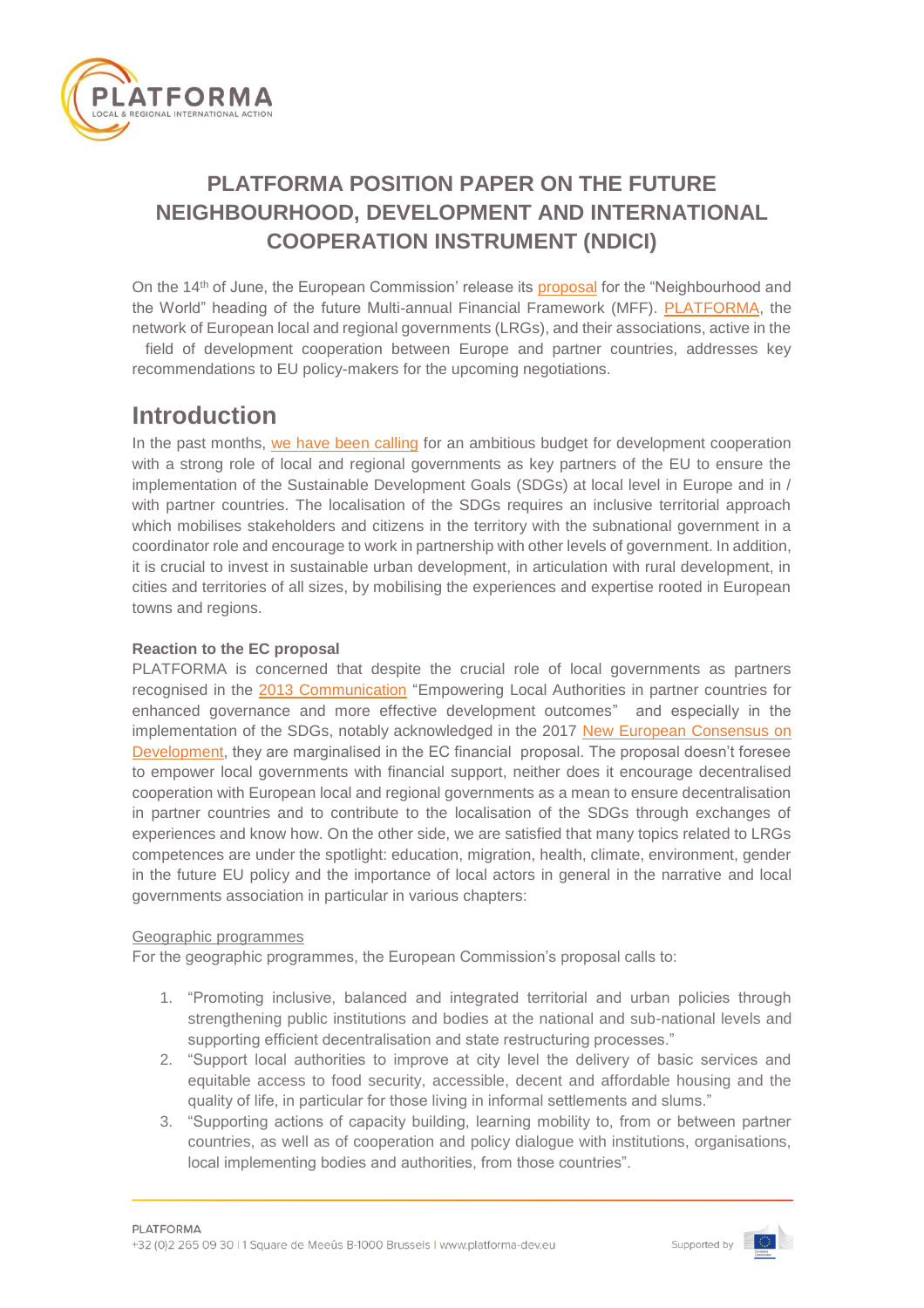

- 4. "Boosting the potential of cities as hubs for sustainable and inclusive growth and innovation."
- 5. "Engaging with local authorities and support their role as policy and decision-makers to boost local development and improved governance."
- $\Rightarrow$  The recognition of the roles of local and regional governments in the geographic programmes, is a positive step. However, the modalities of local and regional governments' involvement in European programmes beyond programming phase, where they will be consulted on geographic programmes priorities, will need to be clarified.

#### Thematic programme "Global Challenges"

In the thematic programme "Global Challenges", the European Commission calls to:

- 1. "Increasing the capacity of European and Southern **local authority networks, platforms and alliances** to ensure a substantive and continued policy dialogue in the field of development and to promote democratic governance, notably through the Territorial Approach to Local Development."
- 2. "**Increasing interactions with European citizens on development issues** (awareness raising, knowledge sharing, engagement), notably in relation to the related to the Sustainable Development Goals, including in the Union and candidate countries and potential candidate countries."
- $\Rightarrow$  Despite those positive mentions, PLATFORMA is seriously concerned by the lack of clarity regarding how local governments will be financially supported by the European Union between 2021 and 2027. While during the last MFF, local governments were eligible for funding through a specific programme, the Civil Society Organisations and Local Authorities programme (CSO-LA), this is no longer the case. This means that local governments won't have secured funding and might end up without the sufficient financial resources to localise the Sustainable Development Goals.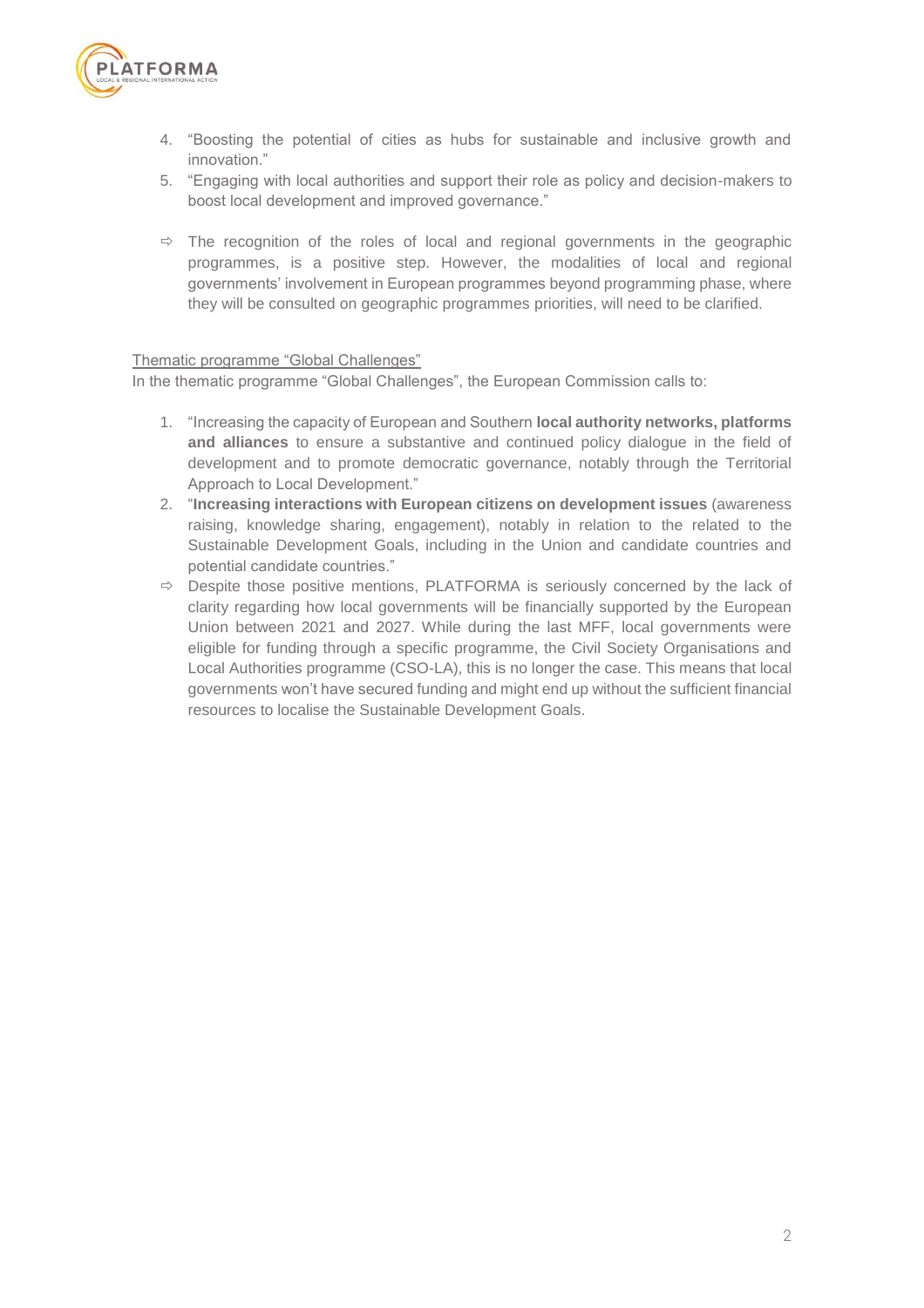

# **PLATFORMA's recommendations**

In reaction to the European Commission's proposal, PLATFORMA calls Members of the European Parliament and European Union's Member States to make adjustments to the regulation and in particular:

## **1) Recognise and support the role of local governments in the localisation of the Sustainable Development Goals**

The EC proposal doesn't mention precisely the crucial role local governments play in the design, implementation and monitoring of the SDGs. This role was however mentioned in the Agenda 2030 itself as all 17 goals have local components and are related to the daily work of local and regional governments. This is why the future MFF should:

- $\triangleright$  Explicitly mention and support local and regional governments in the SDGs' localisation in Europe and with their partners abroad.
- $\triangleright$  The political dialogue with local governments should not only relate to specific programmes on decentralisation in a specific country or local governments' capacitybuilding, but extend it across all relevant sectors of development and related to SDGs, such as decision-making on major economic or infrastructure investments in both urban and rural communities.
- $\triangleright$  While most SDGs are related to the responsibilities and activities of local and regional governments, their specific role on gender, climate change and environmental protection, and migration as well as on the protection of human rights and the promotion of democracy should be further acknowledged.

### **2) Provide specific financing modalities to support decentralisation reforms and international partnerships between local governments**

While the EC proposal recognises that local governments are important actors, it doesn't provide earmarked financing to support them. This is a step-back compared to the previous MFF, as it included an instrument to fund specifically Civil Society Organisations and Local Governments: the CSO-LA programme. Considering the importance of local governments for the SDGs' localisation and the implementation of the New Urban Agenda, the lack of secured funding to local governments in Europe to work in partnership with their partners in the world is worrying.

The EU should therefore provide a specific financing modality for local governments, which could either take place within the geographic programmes or within the thematic programmes. This financing modality should include the following items:

- In most circumstances, LRGs represented by their national LRG Association, occupies a 'monopoly position' as defined in EC legal terminology, and should therefore qualify for direct EU grants and not be subject to Calls for Proposals or tendering.
- While the article 11 of the regulation states that local governments will be involved in the programming phase discussion, we would like to understand better the mechanisms that the EU will put in place to ensure this real involvement. Local governments associations should be supported worldwide to play their role in the programming phase.
- During the programming phase, it is crucial not only to involve local governments and their associations in the discussion but also to plan budgetary envelopes dedicated to decentralisation processes and supporting decentralised cooperation between European LRGs and their counterparts in the world. In addition, National indicative programmes, in the context of the article 11 of the present regulation, should be formulated, implemented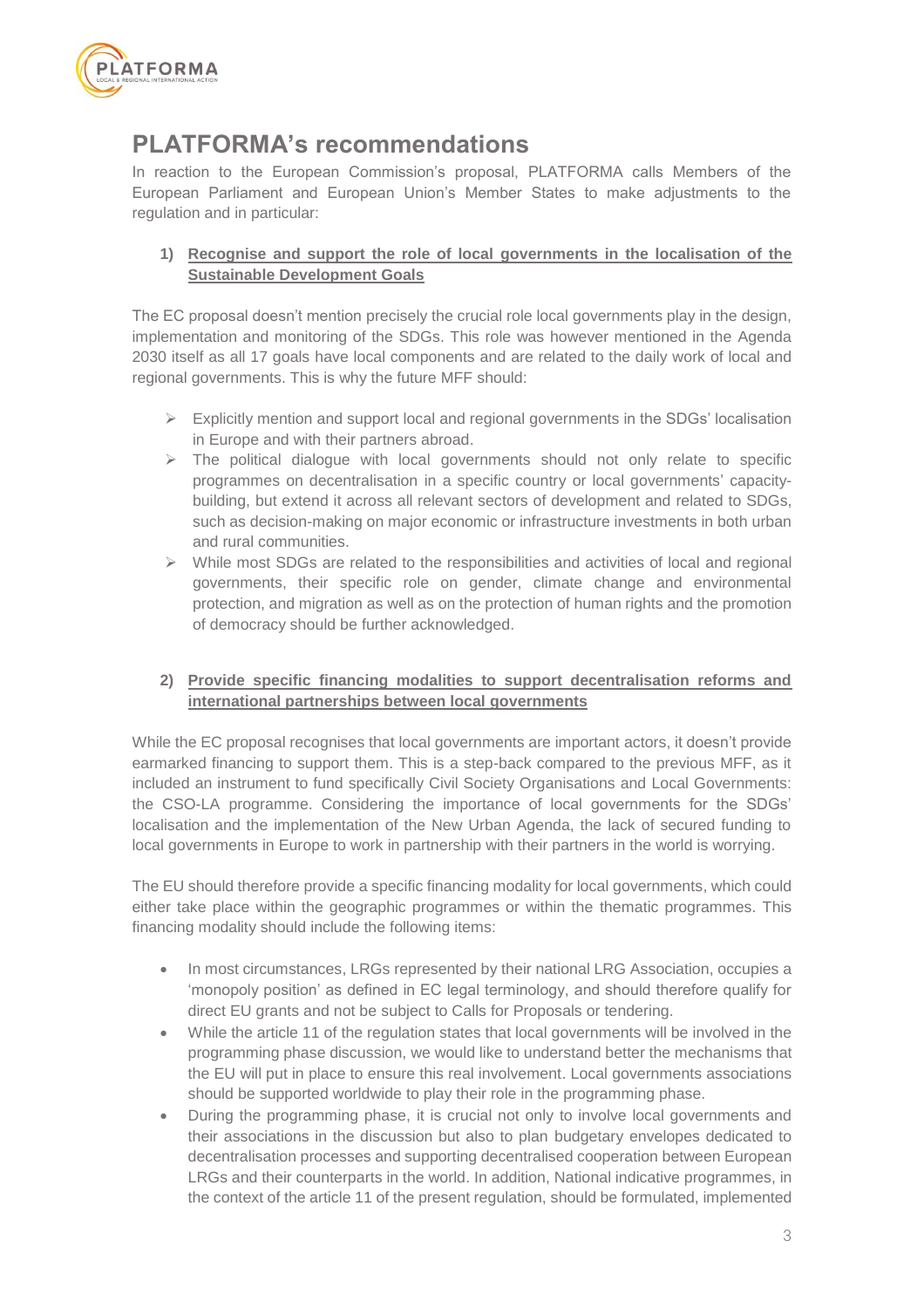

and monitored through the assistance of multi-stakeholder forum, bringing together local authorities, Parliament, CSOs and the private sector and other potential partners. This would notably support multi-stakeholders dialogue and approach which are at risk, now that the CSO-LA programme no longer exists.

### **3) Support local governments of all sizes: deepening the territorial approach**

The EC proposal, in the geographic programmes, suggests to support local governments to improve the delivery of basic services at city level. While it is important to support cities to face the challenges of the New Urban Agenda, the European Union should support urban areas of all sizes rather than focussing on "mega cities". It is important to remember that around half of the world's population lives in intermediary cities, where most of demographic growth is taking place, notably in Africa. The European Unions should also support local governments from rural areas as they are often neglected. In addition, the EU should support regions, which can play a crucial coordination role in the development of the territories.

### **4) Recognise and support international partnerships between local governments**

International partnerships between local and regional governments, or decentralised cooperation, is an efficient tool to increase the capacities of local governments from partner countries to develop plans and deliver services and to improve the quality of decentralisation reforms. This type of international cooperation has existed for decades and involves many European local governments. It should be explicitly mentioned and supported by the future MFF. European local governments and their associations must be actively supported in undertaking decentralised development cooperation, involving technical cooperation and exchanges of expertise between local governments to work with their peers in building the necessary capabilities to localise the SDGs in Europe and in partner countries. Decentralised cooperation should not be understood as partnerships with limited thematic scope (e.g. urban planning) as there is potential for decentralised cooperation to strengthen the wider governance framework. This requires an equal focus on building the capacity of political leaders and strategic staff to deepen democracy and making local government systems work.

### **5) The partnership approach should be reinforced in EU development policy**

We hope that the clear separation between CSO programme and local governments potential support will not hamper the multi-stakeholder policy dialogue started 10 years ago in Europe. Coordination between civil society, local governments and EU institutions is pivotal to ensure the achievement of EU development policy and the SDGs. In particular all should be involved in a policy dialogue with the European Commission, the European Parliament and the EU Member States about the design, implementation and monitoring of the SDGs in Europe and their global dimension.

### **6) A recognition of the role of LRGs in specific topics:**

### *Migration*

Local governments recognise the importance of migration issues. They are on the frontline as they are the ones responsible for providing services to migrants arriving on their territories. This is why the EU should support local governments in addressing the root causes of migration, migration management and governance, including the provision of basic services and the protection of migrants' human rights. In addition, the EU should support the role European local governments play in mobilising the diaspora communities in their territories to engage with their territories of origin through their cooperation with partner countries.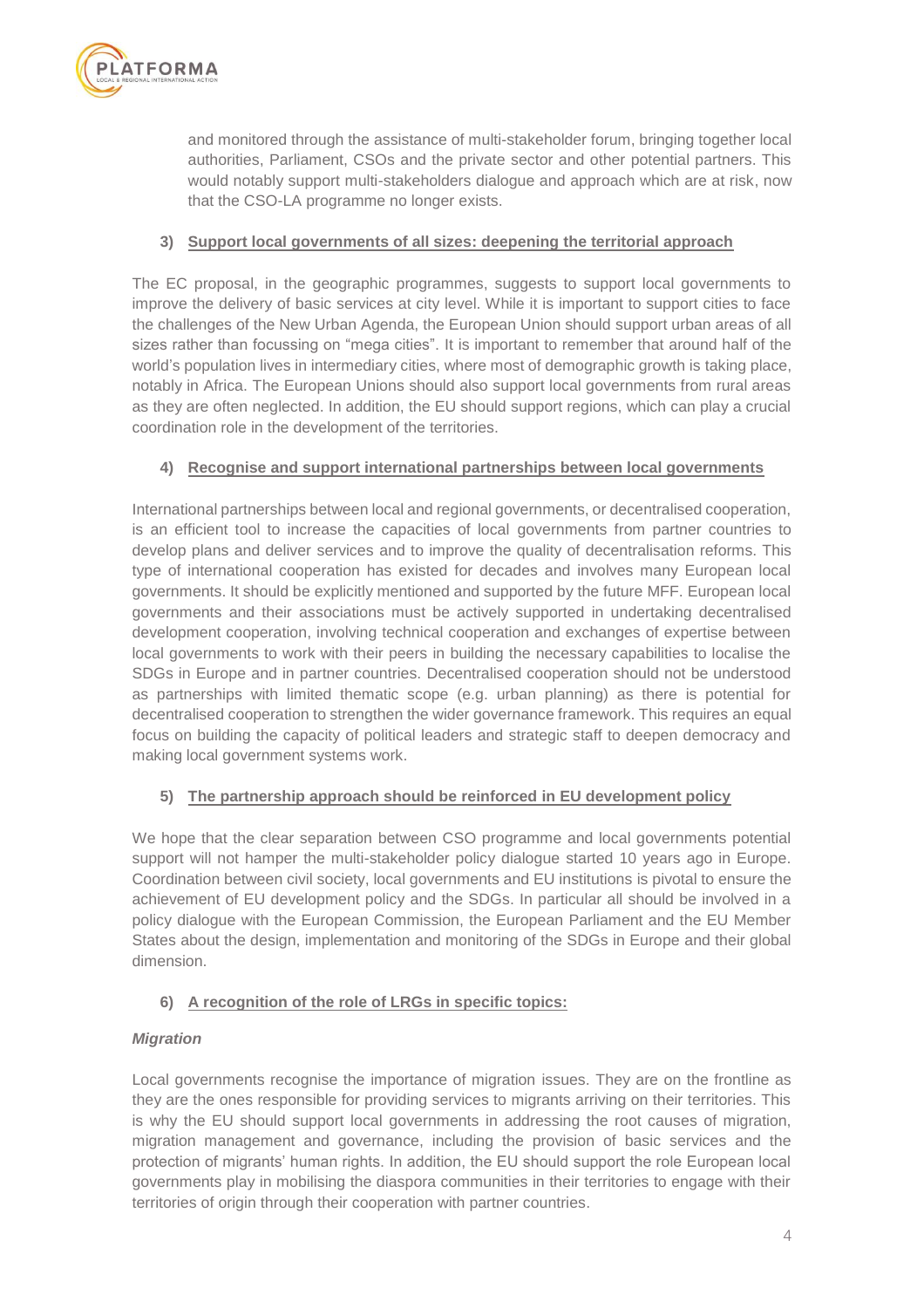

#### *Business environment*

The EC proposal suggests to work on improving the business environment of partner countries. However, national reforms related to business environment are not automatically implemented at the local level and do not automatically lead to improvement of business conditions at the local level. This is why it is essential to support the role of local governments in the improvement of business environment at local level, in a partnership approach.

#### *Climate*

Local and regional governments have many levers for action due to their competences in matters of mobility, urbanisation, energy efficiency, managing and recycling waste, risk management, etc. Local and regional governments also play a critical leadership role for all economic, scientific, associative, educational, etc., actors of the territory, and for the population in general.

Local and regional governments' ability to act is also boosted thanks to the partnerships and cooperation that they develop with their counterparts in Europe and around the world. In the face of common issues, those partnerships allow exchanges to take place, practices to be compared, innovation to take place, and peer support to be provided for improving local authorities' skills on local policies relating to the fight against greenhouse-gas emissions and adapting to the consequences of climate change. Accordingly, they form an essential tool for an accelerated implementation of international objectives in climate matters, and they must take their rightful place in the implementation of the Paris Agreement.

#### *Gender*

Local and regional authorities are now recognised as important players in development action in the context of decentralised cooperation. Many of them are committed to gender mainstreaming and are signatories to the European Charter for Equality of Women and Men in Local Life which invites signatories to mainstream gender in all their policies and more specifically, under Article 30, in their decentralised cooperation actions. As part of this cross-cutting approach, many policies are intended to determine the impact on each gender and, based on these potentially differentiated impacts, ensure that they contribute to reducing gender inequalities.

#### Contact:

Tiago Stichelmans Policy Officer Phone: +32 2 842 67 74 [Tiago.stichelmans@ccre-cemr.org](mailto:Tiago.stichelmans@ccre-cemr.org)

Marlène Siméon **Director** Phone: +32 2 842 67 76 [Marlene.simeon@ccre-cemr.org](mailto:Marlene.simeon@ccre-cemr.org)